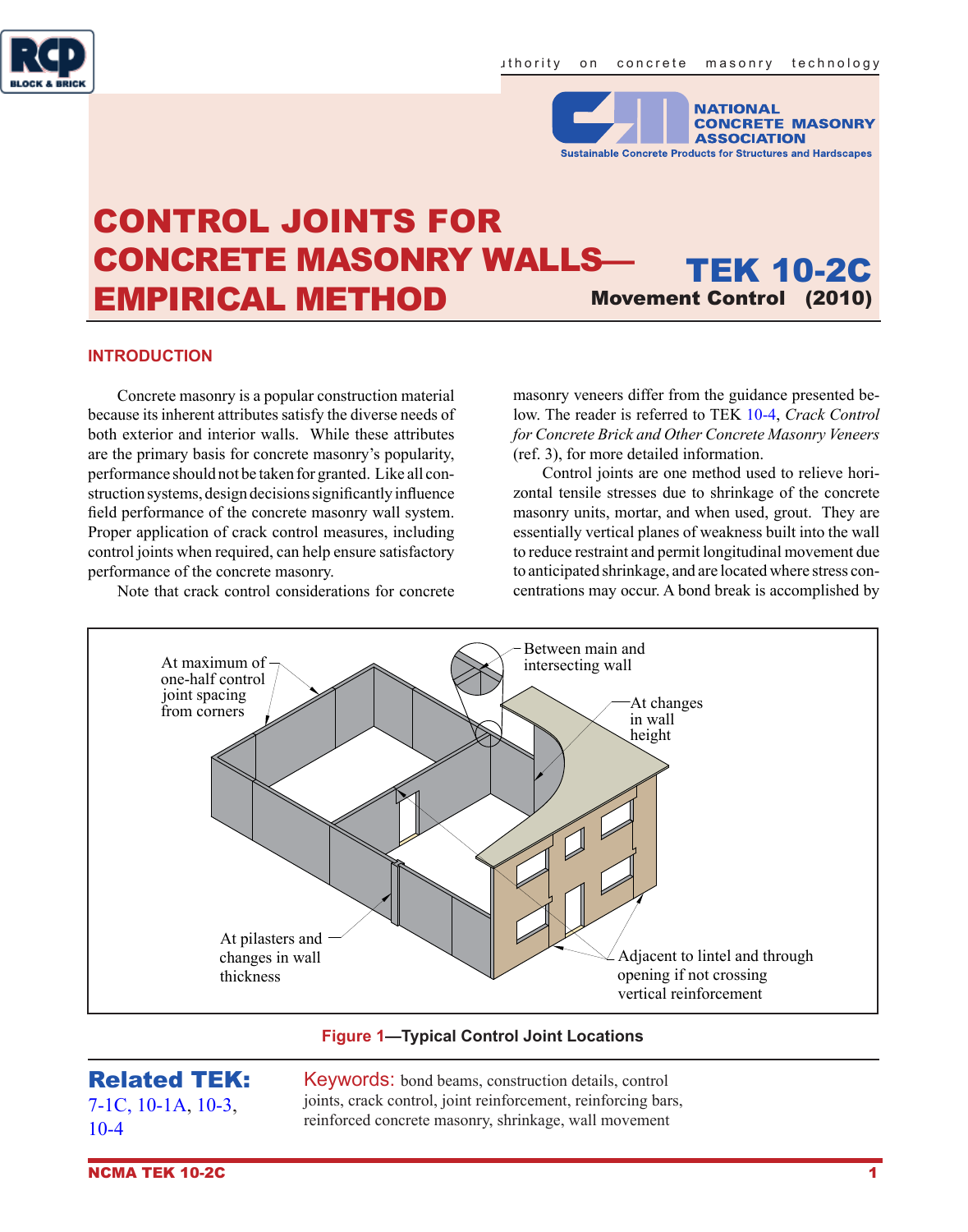replacing all or part of a vertical mortar joint with a backer rod and sealant. This keeps the joint weather tight while accommodating small movements. Joint reinforcement and other horizontal reinforcement should be discontinued at control joints unless it is required for structural purposes, as it will act to restrain horizontal movement.

When control joints are required, concrete masonry only requires vertical control joints. When materials with different movement properties, such as concrete masonry and clay masonry, are used in the same wythe the movement difference needs to be accounted for in the design. Normally, joint reinforcement is used in the common joint between the two to distribute the forces and keep any cracks that form tightly closed. Another option is to provide a horizontal slip plane between the two materials to accommodate the differential movement. See *Clay and Concrete Masonry Banding Details*, TEK [5-2A](http://www.ncma.org/etek/Pages/Manualviewer.aspx?filename=TEK 07-01C.pdf) (ref. 1), for more detailed information.

Control joints are typically required in exposed above grade concrete masonry walls, where shrinkage cracking may detract from the appearance of the wall, and to limit moisture or air infiltration. Shrinkage cracks in concrete masonry are not a structural concern. In addition, walls with adequate horizontal reinforcement may not require control joints, as the reinforcement effectively reduces the width of shrinkage cracks. See TEK [10-3,](http://www.ncma.org/etek/Pages/Manualviewer.aspx?filename=TEK 10-03.pdf) *Control Joints for Concrete Masonry Walls—Alternative Engineered Method* (ref. 2), for more information.

Foundation walls traditionally do not include control joints due to concerns with waterproofing the joint to withstand hydrostatic pressure. Additionally, since foundation walls are subjected to relatively constant temperature and moisture conditions, shrinkage cracking in below grade walls tends to be less significant than in above grade walls.

This TEK focuses on cracking resulting from internal volume change of the concrete masonry. Potential cracking resulting from externally applied design loads due to wind, soil pressure, seismic forces, or differential settlement of foundations is controlled by structural design considerations not addressed here. Where external loads are an issue in combination with internal volume change, the design should consider the combined effects of these influences on cracking.

### **CONTROL JOINT PLACEMENT**

When required, control joints should be located where volume changes in the masonry due to drying shrinkage, carbonation, or temperature changes are likely to create tension in the masonry that will exceed its tensile capacity. In practice, this can be difficult to determine, but several methods are presented in the following sections to provide guidance in locating control joints.

In addition, care should be taken to provide joints at locations of stress concentrations such as (see Figure 1):

- 1. at changes in wall height,
- 2. at changes in wall thickness, such as at pipe and duct chases and pilasters,
- 3. at (above) movement joints in foundations and floors.
- 4. at (above and below) movement joints in roofs and floors that bear on a wall,
- 5. near one or both sides of door and window openings, (see following subsection, *Control Joints at Openings*), and
- 6. adjacent to corners of walls or intersections within a distance equal to half the control joint spacing.

Consideration must also be given to the effect of control joint placement on load distribution within the wall. For example, locating control joints at the ends of lintels may compromise arching action. Therefore, it may be prudent to design the lintel to carry the full weight of the wall above it in addition to any superimposed loads.

#### **Control Joints at Openings**

Because cracking occurs in the planes of greatest weakness, openings are particularly vulnerable. For an opening of up to 6 ft (1.83 m) in width that are not wrapped with reinforcement, a control joint should be placed at one side of the opening as shown in Figure 2a. Notice that the joint goes around the lintel and allowance for movement (a slip plane in the form of flashing or other bond breaker) between the lintel and the masonry must be provided. Because the lintel is not laterally supported at the bottom due to the slip plane, control joints capable of providing load transfer between panels are required, such as the joints shown in Figures 3a, 3d, 3e, 3f, 3h and 3i.

In Figure 2a, continuous vertical reinforcement cannot be provided in the cell adjacent to the opening on the left, as crossing the horizontal portion of the control joint (i.e., the slip plane) would effectively pin the two sections together, restraining relative movement. To resist the lateral movement around the slip plane, 24-in. (610 mm) long horizontal joint reinforcement may be placed at the lintel bearing location and two courses below. If utilizing concrete masonry veneered steel beams over openings in lieu of concrete masonry or precast lintels, it is critical that the steel beam not be welded to the bearing plate(s) where designated control joints are to be constructed, as this will pin the two sections together, restraining movement.

When a slip plane under the bond beam is used for openings larger than 6 ft (1.83 m), control joints are recommended on both sides of the opening as shown in Figure 2b. Again, the control joint goes under and up the side of the lintel, and allowance for movement between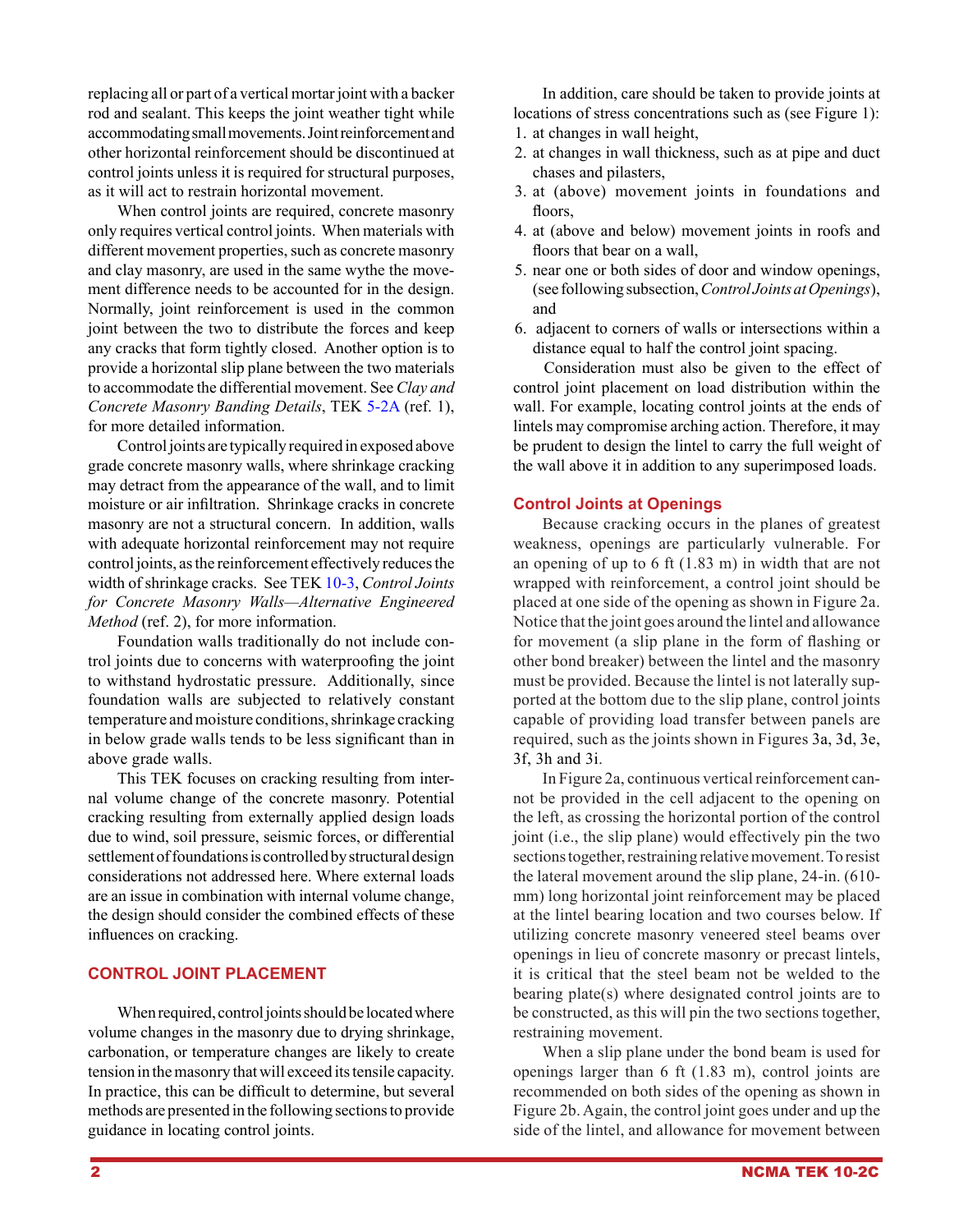the lintel and the masonry must be provided. Because there is no lateral support at the bottom of the lintel, provision must also be made for load transfer between the panels.

An alternative to avoid having the vertical reinforcement cross the slip plane is to place the reinforcement in the next cell over. Another alternative is to place the control joint away from the opening if adequate tensile

reinforcement is placed above, below and beside the opening as discussed below.

In walls containing vertical reinforcement, the cell adjacent to the opening is usually grouted and reinforced to provide solid support and additional strength for jambs. Using the same type of detail as for the unreinforced wall would require the control joint to cross the vertical reinforcement, thereby preventing movement and de-



**Figure 2—Control Joints at Openings**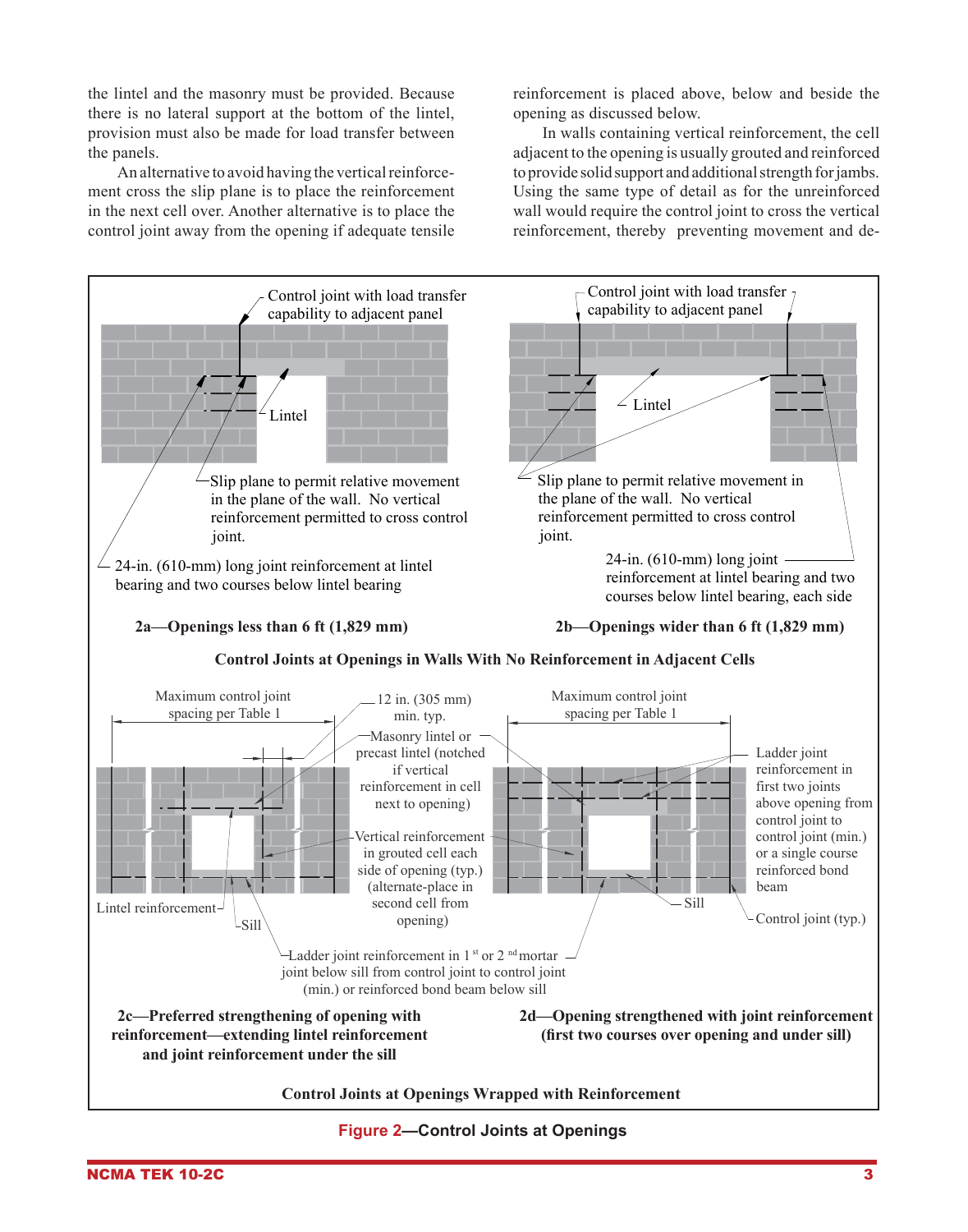#### **Table 1—Recommended Control Joint Spacing for Above Grade Exposed Concrete Masonry WallsA**

| Distance between joints not to exceed the lesser of: |            |
|------------------------------------------------------|------------|
| Length to height ratio                               | or $ft(m)$ |
| $1\frac{1}{2} \cdot 1$                               | 25(7.62)   |

A Notes:

- 1. Table values are based on the use of horizontal reinforcement having an equivalent area of not less than  $0.025$  in.<sup>2</sup>/ft  $(52.9 \text{ mm}^2/\text{m})$  of height to keep unplanned cracks closed (see Table 2).
- 2. Criteria applies to all concrete masonry units.
- 3. This criteria is based on experience over a wide geographical area. Control joint spacing should be adjusted up or down where local experience justifies. For example, in high seismic regions where a substantial amount of horizontal reinforcement is provided, spacing of control joints can be increased and possibly even eliminated. See TEK [10-3](http://www.ncma.org/etek/Pages/Manualviewer.aspx?filename=TEK 10-03.pdf) (ref. 2) for further information.

## **Table 2—Maximum Spacing of Horizontal Reinforcement to Achieve 0.025 in.2 /ft (52.9 mm2 /m) Criteria to Keep Incidental Cracks Between Control Joints Tightly Closed**

| <b>Reinforcement size</b>                                                                                                                | <b>Maximum</b> spacing,<br>$in.$ (mm) |
|------------------------------------------------------------------------------------------------------------------------------------------|---------------------------------------|
| 2 <sup>A</sup> x W1.7 (9gage)(MW11)                                                                                                      | 16(406)                               |
| 2 <sup>A</sup> x W2.1 (8gage)(MW13)                                                                                                      | 16(406)                               |
| $2A$ x W2.8 ( $3/16$ in.)(MW18)                                                                                                          | 24(610)                               |
| $4^{\rm B}$ x W1.7 (9gage)(MW11)                                                                                                         | 32 (813)                              |
| $4^{\rm B}$ x W2.1 (8gage)(MW13)                                                                                                         | 40(1,016)                             |
| $4^B$ x W2.8 $(3/16$ in.)(MW18)                                                                                                          | 48 (1,219)                            |
| No. $3(M#10)$                                                                                                                            | 48 (1,219)                            |
| No. $4(M#13)$                                                                                                                            | 96 (2,348)                            |
| No. 5 ( $M#16$ ) or larger                                                                                                               | 144 (3,658)                           |
| <sup>A</sup> Indicates 2 wires per course, one in each face shell.<br><sup>B</sup> Indicates 4 wires per course, two in each face shell. |                                       |

feating the purpose of the control joint. However, if the opening is completely surrounded by reinforcement as shown in Figure 2c and 2d, the area around the opening is strengthened and control joints can be placed away from the opening.

As an alternative to extending the lintel reinforcement a minimum of 12 in. (305 mm) past the vertical reinforcement adjacent to the opening (Figure 2c), joint reinforcement may be placed in the first two mortar joints above the opening and extended to the control joint on each side, or a horizontal bond beam could be used, as shown in Figure 2d.

For best performance, the vertical reinforcement should be placed in the cell immediately adjacent to the opening. However, due to congestion in the cell at this location, vertical reinforcement is sometimes placed in the second cell from the opening. In this case, the cell next to the opening should be grouted, as should the cell containing the reinforcement, to provide additional resistance for attaching the door or window frames. These details may also be used in unreinforced walls and walls utilizing steel lintels, since the area surrounding the opening is strengthened by the additional reinforcement.

Shear transfer devices such as preformed gaskets or shear keys (such as those shown in Figures 3a, 3d, 3e, 3f, 3h and 3i) may not be necessary when using openings wrapped with reinforcement in wall segments designed to resist the lateral loads applied directly to them plus those transferred from the opening enclosure. However, some designers incorporate shear transfer devices to limit the relative movement between the two panels on either side of a control joint, thereby reducing the stress on the joint sealant and providing longer life.

# **EMPIRICAL CRACK CONTROL CRITERIA**

 At other points of wall stress concentration, control joints are used to effectively divide a wall into a series of isolated panels. Table 1 lists recommended maximum spacing of these control joints based on empirical criteria. This criteria has been developed based on successful historical performance over many years in various geographical conditions. The empirical method is the most commonly used method of locating control joints and is applicable to most building types.

An engineered method is presented in TEK [10-3](http://www.ncma.org/etek/Pages/Manualviewer.aspx?filename=TEK 10-03.pdf) *Control Joints for Concrete Masonry Walls—Alternative Engineered Method*, which is based on limiting crack width to  $0.02$  in.  $(0.51$  mm), since water repellent coatings can effectively resist water penetration for cracks of this size. The engineered method is generally used only when unusual conditions are encountered such as dark-colored units in climates with large temperature changes.

 The provisions in this TEK assume that units used in the construction comply with the minimum requirements of ASTM C90, *Standard Specification for Loadbearing Concrete Masonry Units* (ref. 4) and that a minimum amount of horizontal reinforcement is provided between control joints as indicated in Footnote 1 of Table 1. The minimum area of reinforcement given, 0.025 in.<sup>2</sup>/ft (52.9 mm2 /m) of height, translates to horizontal reinforcement spaced as indicated in Table 2. It is intended to provide the most straightforward guidelines for those cases where detailed volume change properties of the concrete masonry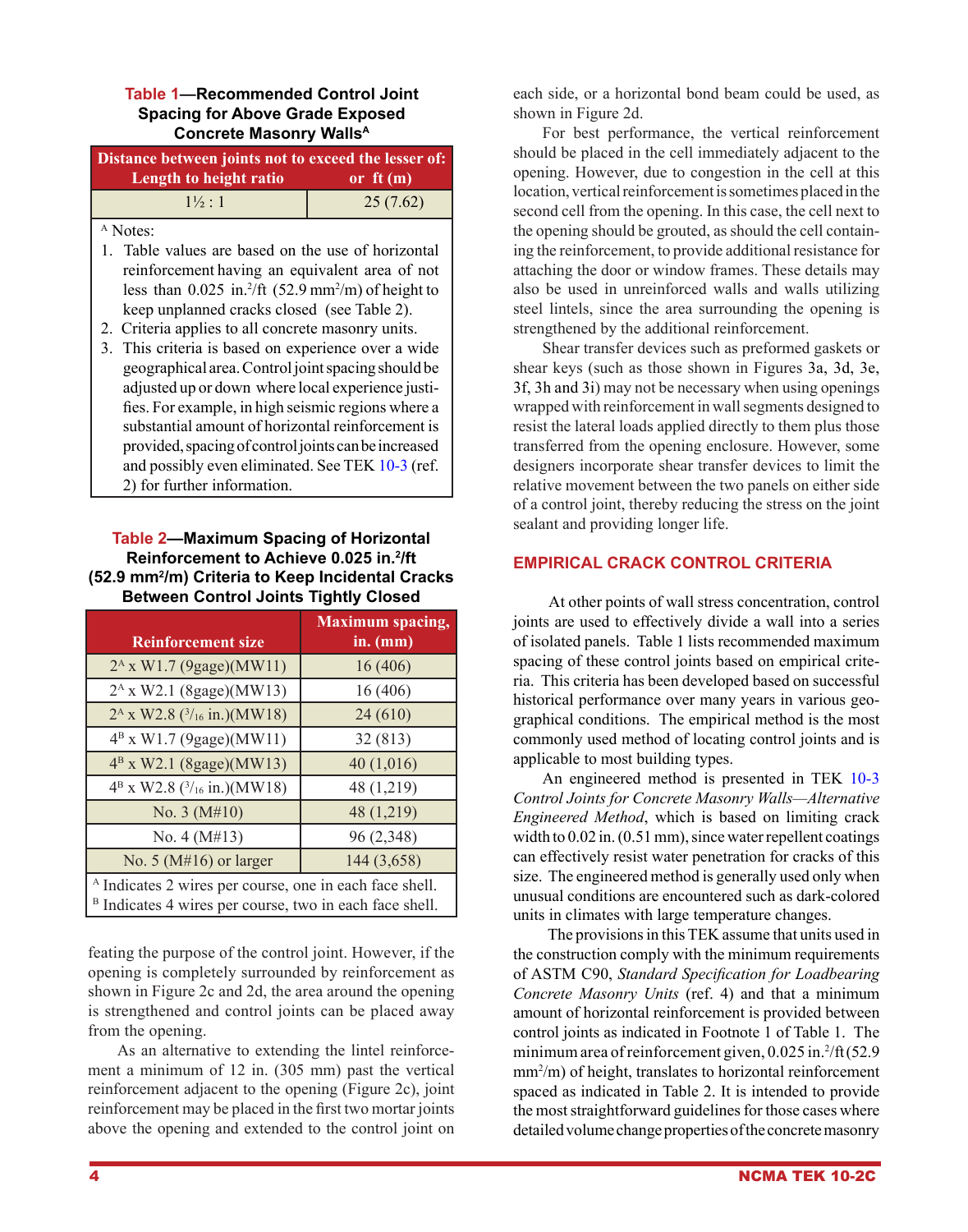are not known at the time of design. As indicated in Table 1 Footnote 3, local experience may justify an adjustment to the control joint spacings presented in the table.

 To illustrate these criteria, consider a 20 ft (6.10 m) tall warehouse with walls 100 ft (30.48 m) long. Table 1 indicates a maximum control joint spacing of the lesser of:

- a length to height ratio of  $1\frac{1}{2}$ : 1, which corresponds to  $1\frac{1}{2}$  x (20 ft) = 30 ft (9.14 m), or
- control joints spaced every 25 ft (7.62 m).

In this example, the maximum spacing of 25 ft (7.62 m) governs over the length to height ratio.

For walls containing masonry parapets, consider the parapet as part of the masonry wall below when determining the length to height ratio if it is structurally connected by masonry materials.

### **Construction**

Common control joint details are illustrated in Figure 3. The joints permit free longitudinal movement, and some also allow the transfer of lateral or out-of-plane shear loads. Although the details in Figure 3 show vertical reinforcement on each side of the control joint, walls that do not otherwise require vertical reinforcement will not require reinforcement at the control joints.

Out-of-plane shear loads can be transferred by providing a shear key, as shown in Figures 3a, 3d, 3e, 3f, 3h and 3i. Figures 3f and 3i show smooth dowel bars placed across the control joint to transfer shear. The dowels are typically greased or placed in a plastic sleeve to prevent bond and allow unrestrained longitudinal movement. Figure 3h is a variation on this approach, where one



# **Figure 3—Typical Control Joint Details (continued on next page)**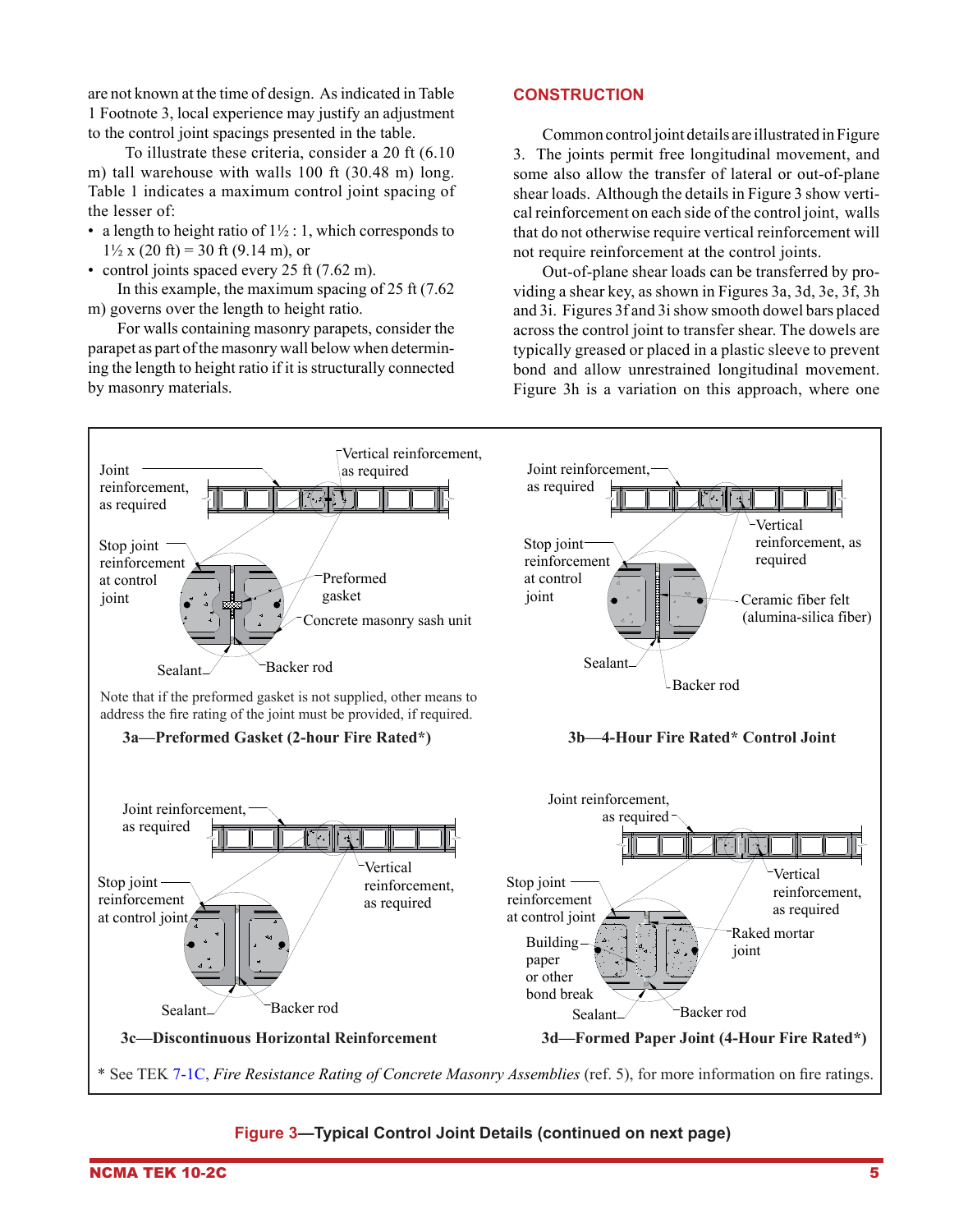

### **Figure 3—Typical Control Joint Details (continued)**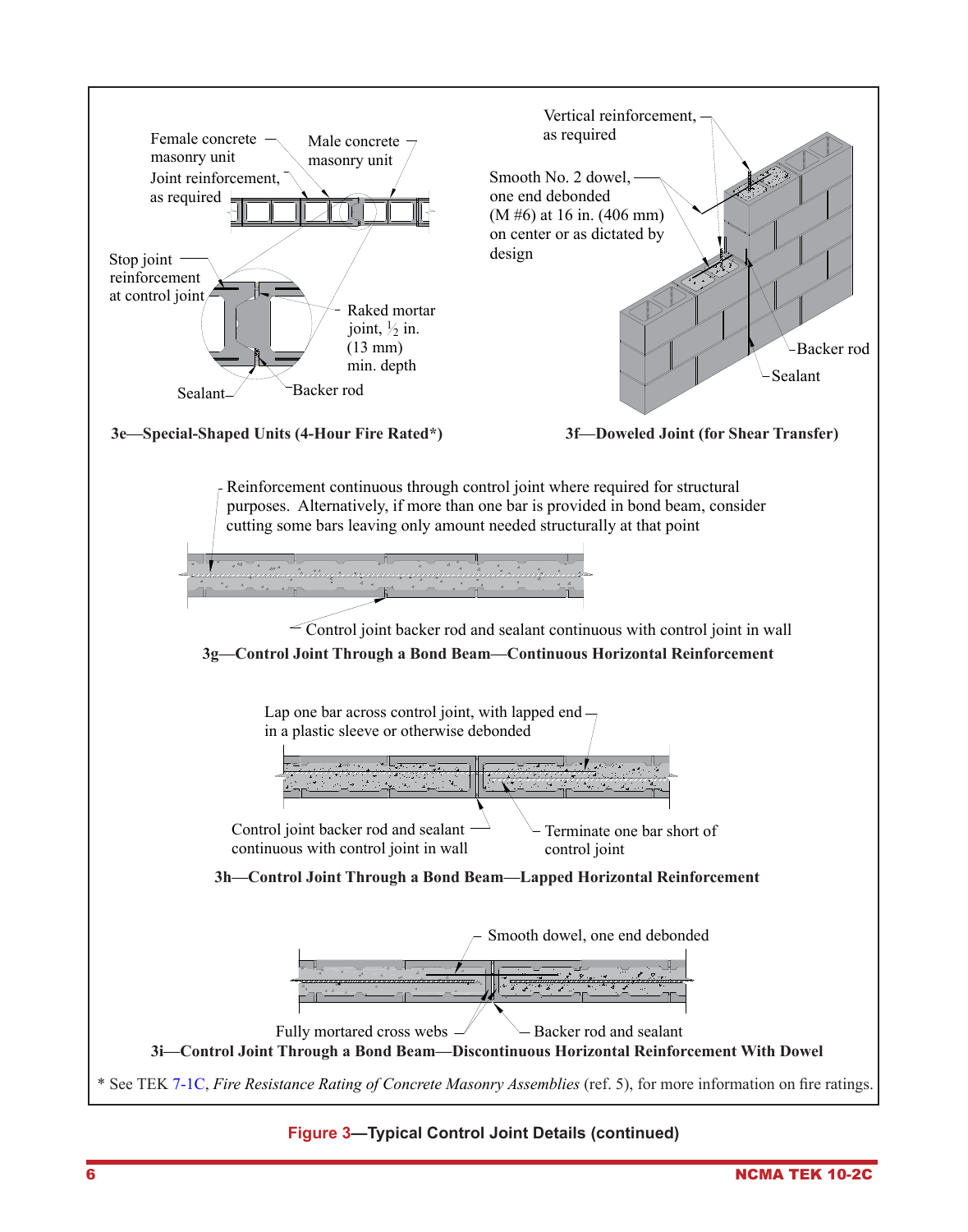horizontal bond beam reinforcing bar extends across the control joint, and is similarly debonded to allow longitudinal movement.

Control joints can also be constructed using sash units, which accommodate the shear key of a preformed control joint gasket, as shown in Figure 3a. The gaskets are generally available in either PVC, complying with ASTM D2287, *Standard Specification for Nonrigid Vinyl Chloride Polymer and Copolymer Molding and Extrusion Compound*s (ref. 7), or rubber compounds complying with ASTM D2000, *Standard Classification System for Rubber Products in Automotive Applications* (ref. 8). When used as a shear key to transfer out-of-plane loads between two panels separated by a control joint, the gasket material should be tested to determine its strength and applicability in this application. This information is generally available from the manufacturers of preformed gaskets.

The preformed gasket provides a fire resistance rating of at least two hours. Where the keying action is provided by concrete materials, a four-hour fire rating is provided. When an unkeyed control joint is used, a simple and cost-effective means of constructing a fire-rated control joint is by using ceramic fiber felt, as shown in Figure 3b. Because no mechanical interlock is provided between the two panels separated by this joint, out-of-plane loads are not transferred across this joint. See TEK [7-1C](http://www.ncma.org/etek/Pages/Manualviewer.aspx?filename=TEK 07-01C.pdf), *Fire Resistance Rating of Concrete Masonry Assemblies* (ref. 5), for more information on fire resistance ratings of concrete masonry assemblies.

When the transfer of out-of-plane loads between two panels separated by a control joint is not critical, or when fire resistance is not a controlling design feature, the control joint shown in Figure 3c can be used.

When design necessitates the construction of a control joint that provides a rated fire resistance and



**Figure 4—Detail of Control Joint Surface (ref. 6)**

out-of-plane load transfer, the control joints shown in Figures 3d and 3e can be used. Figure 3d shows a grouted shear key. For this joint, the out-of-plane load transfer mechanism is provided by filling the adjacent ends of two stretcher units with grout or mortar. To allow longitudinal movement, building paper or other material is installed to break the bond between the grout/ mortar and one of the masonry units.

Control joints constructed with special unit shapes, as shown in Figure 3e, can also be used to provide a fire-rated control joint and out-of-plane load transfer. Before specifying this joint construction, however, the availability of these unit shapes should be verified with local concrete masonry manufacturers. Care should be taken when constructing this type of control joint to ensure that excessive mortar is not placed in the head joint of the two control joint units, which can potentially lead to bonding of the two panels.

As previously mentioned, another method of providing out-of-plane load transfer between the panels on either side of a control joint is to place a smooth dowel across the control joint as shown in Figures 3f and 3i.

Reminder: it is very important that nonstructural reinforcement, such as horizontal joint reinforcement which is typically used for crack control only, should not be continuous through a control joint, since this will restrict horizontal movement. However, structural reinforcement, such as bond beam reinforcement at floor and roof levels that resists diaphragm cord tension, must be continuous through the control joint (see Figure 3g).

Figure 4 shows details of the surface of a typical concrete masonry control joint. To provide a joint that is sealed against the passage of air, water and sound, caulking or other appropriate sealant is used. The backer rod provides a uniform foundation for the sealant. Although the detail shown in Figure 4a is considered the typical construction, research suggests that the joint profile shown in Figure 4b may offer improved performance because the flat profile reduces peeling stresses at the corners of the sealant. The depth of sealant should be approximately ½ the joint width to reduce sealant strain, and hence extend sealant life. See TEK [19-6](http://www.ncma.org/etek/Pages/Manualviewer.aspx?filename=TEK 19-06.pdf), *Joint Sealants for Concrete Masonry Walls* (ref. 6) for more detailed information.

Where concrete masonry is used as a backup for veneer or in multi-wythe applications, consider the following:

- 1. control joints should extend through the facing when wythes are rigidly bonded, such as plaster applied directly to masonry units or for adhered veneer,
- 2. control joints need not extend through the facing when the bond between the two materials is flexible, such as anchored veneer with flexible ties. However, depending on the type of facing, considerations should be given to crack control in the facing material as well.